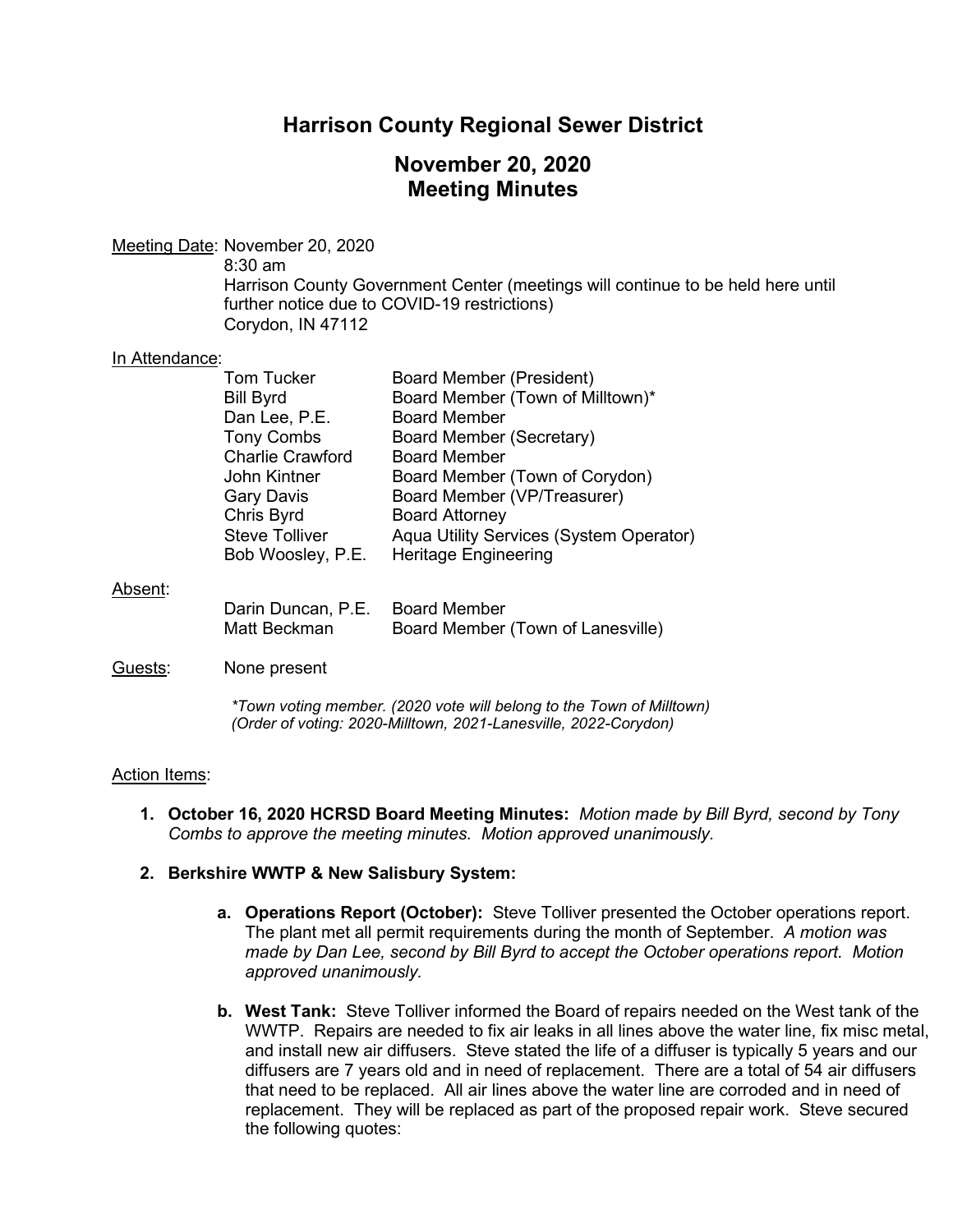HCRSD Mtg Minutes Nov. 20, 2020 Page 2 of 5

Air Diffusers (54 total): \$1,134.00 Materials Only

Installation of Air Diffusers and misc. repairs to tank:

| <b>Barnes Services</b> | \$3,392.50 |
|------------------------|------------|
| Aspire                 | \$3,950.00 |
| Duggins                | \$4,250.00 |

*A motion was made by Tony Combs, second by Dan Lee to accept the quotes secured by Steve in the amount of \$4,526.50 to complete the work needed to the West Tank. Motion approved unanimously.*

- **c. Gas Powered Pump:** Steve informed the Board he is storing the gas auxiliary pump inside the shed to prevent freezing. He also stated the connection of the pump is simple and one man can now do it.
- **d. UV System:** Steve informed the Board he is securing quotes for the repair of the UV system. It was damaged due to being submerged repeatedly during high flow events. It is not intended to be completely submerged. Steve estimated the cost of repairs to be less than \$5,000.
- **e. Surge/EQ Tank Pumps:** Steve informed the Board one of the two pumps needs to be repaired. He has sent the pump to a shop for repair and anticipates this cost to be less than \$2,500.
- **f. Doppler Probe:** Steve is having the doppler repaired. He estimates the cost to be less than \$1,000.
- **g. Heat Tape:** Steve reported he replaced the heat tape that he had installed several years ago. It was due for an upgrade and replacement. He said he did not charge for labor, only for the materials.
- **h. Infiltration (Oct. 29th Rain Event):** Steve reported the 3.5 inch rain event caused significant infiltration and high flows at the plant. He reported that only 40,000 gallons can be attributed to infiltration out in the system, the remainder is coming directly from the mobile home park. He said the 40,000 gallons was at the Schmidt Lift Station due to surface water flooding in the area that allowed surface water to seep into the wet well. The area around the Schmidt Lift Station has poor drainage and tends to back up during large rain events. Steve stated that during the event on Oct.  $29<sup>th</sup>$  he was on site and the outlet pipe under the Dollar General parking lot was clogged with bags and debris from the store parking lot. He borrowed a rake from the someone who worked at the store and unclogged the drain to allow the surface water to exit the area. Once that was the done most of the water over our lift station subsided.
	- **1) Schmidt Lift Station:** The Board requested that Bob Woosley determine a fix to prevent surface water from seeping into the lift station. Options include installing concrete curbing around the perimeter of the site to prevent water from flowing into the area. This would require a small pump to prevent water from building up inside the curbed area.
	- **2) Plug Existing Lines in the Mobile Home Park Collection System:** Steve reported he observed flow from one of the MH's in the farm field that appeared to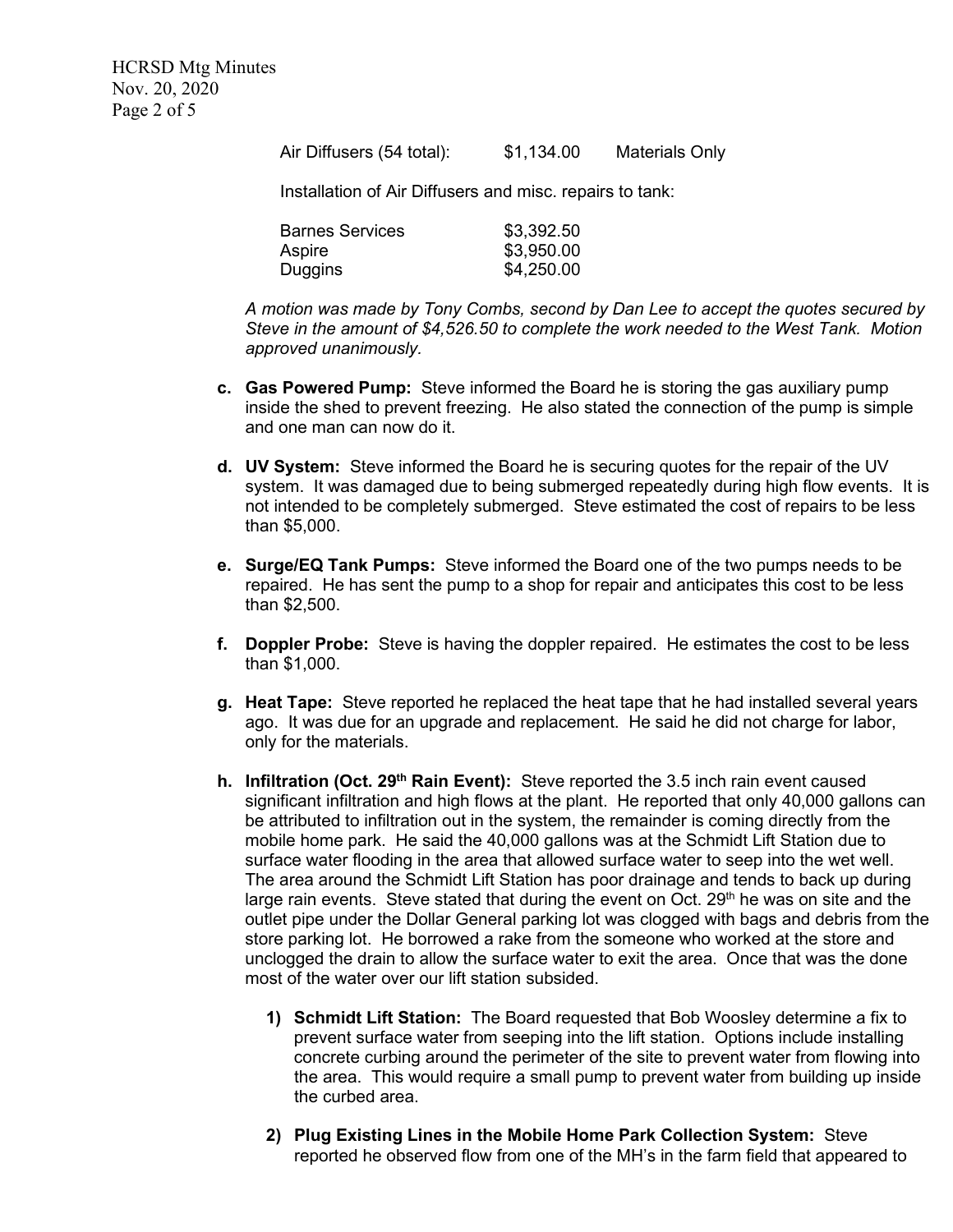HCRSD Mtg Minutes Nov. 20, 2020 Page 3 of 5

> be coming from one of the areas where there should be no flow. He felt this may be one of the sources of infiltration. Bob and Steve will investigate further and a plug will be installed in this location (and possibly others) to eliminate areas where there is no development and no flow.

## **3. Berkshire WWTP Expansion:**

#### **a. Preliminary Engineering Report:**

- **1)** WWTP Expansion: Bob presented various options for expansion of the WWTP including:
	- i. Expand existing plant by 60,000 GPD by adding a new 60,000 GPD package WWTP that would work in conjunction with the existing WWTP. Total capacity would increase to 120,000 GPD.
	- ii. Build new 120,000 GPD WWTP and convert existing plant into EQ tankage.
	- iii. Preferred option is to build a new 120,000 GPD WWTP.
- **2)** Budget: Bob presented preliminary budget estimates for each of these options as well as a budget for lining of the existing sewer collection system in the Mobile Home Park.
	-
	- i. 60,000 GPD Expansion \$1,000,000<br>ii. 120,000 GPD New Plant \$1,800,000 ii.  $120,000$  GPD New Plant
	- iii. Pipe Lining of Ex. Sewers \$300,000
- **3)** Funding: It was discussed funding options include State Revolving Fund (SRF) Loan/Grant, County Funds, EDC Funds, Community Foundation Funds, and commitment of future Capacity Fees to be paid to the District.
- **4)** Bob will proceed with finalizing the PER. Preliminary schedule presented:
	- i. Submit PER to SRF
	- ii. WWTP Design Complete April 2021
	- iii. Secure SRF Funding April 2021
	- iv. Begin WWTP Construction June 2021
	- v. End WWTP Construction Dec. 2021

#### **4. Poplar Trace Subdivision:**

- **a.** Final connection to Corydon's system was allowed to occur on 11/02/20. Permission was granted by Les Rhoads (Town Board President). Connection was completed on 11/06/20.
- **b.** Developer has requested he be allowed to subdivide Lot #3 into 5 lots. This will bring the total number of lots in the development to 75 single family and 2 multifamily parcels. The District has no issues with allowing this subdivision of Lot #3 to occur. The Town of Corydon has indicated they may hold on approving this subdivision until the Billing Agreement with the District has been finalized.
- **c.** Payment of Capacity Fees has not yet been made.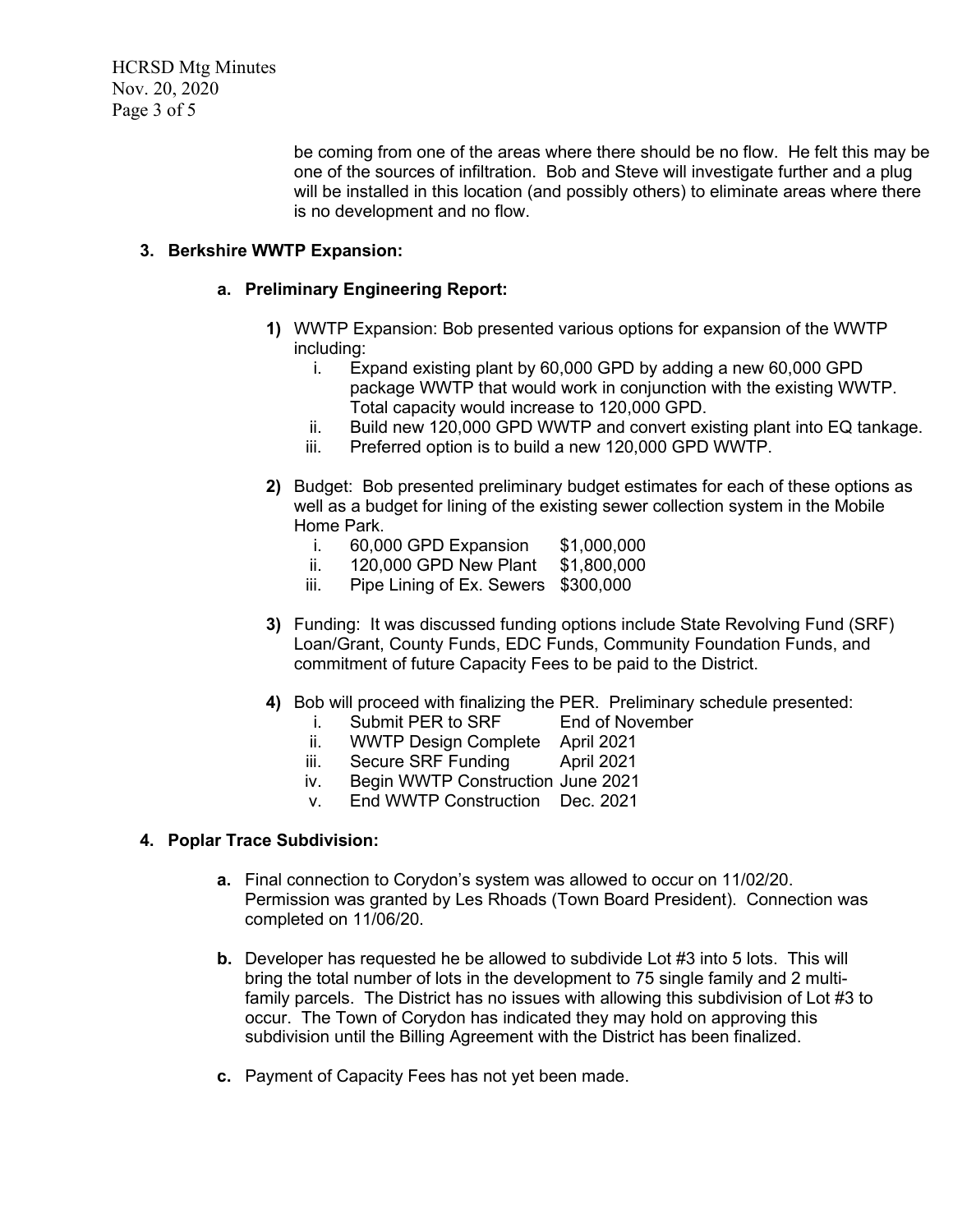HCRSD Mtg Minutes Nov. 20, 2020 Page 4 of 5

## **5. Corydon Agreement:**

- **a. Billing Agreement:** Tom Tucker reported that he continues to work with the Town to finalize the District's billing agreement with the Town. The Town's attorney they hired from Indianapolis is still reviewing the agreement. We are awaiting information from them to allow it to be finalized.
- **b. Resolution Requesting Assignment of Sewer Service Agreement:** No action taken. This will be addressed at a future meeting.
- **c. Assignment of County's Agreement with the Town:** No action taken. This will be addressed at a future meeting.
- **d. Notice to the Town:** Not Action taken. This will be addressed at a future meeting.

## **6. Utility Locates:**

**a. Locate Equipment:** The locate equipment was purchased from Engineer Supply Company for a total price of \$3,539.99.

## **7. Sewer Rates and Charges:**

**a. Ordinance No. 2020-03: Sewer Capacity Fees Amendment:** Amended capacity fees to be based on Equivalent Residential Unit (ERU) and added a clause for how Apartment and Multi-Family dwellings are charged. *A motion was made by Tony Combs, second by Bill Byrd to approved Ordinance NO. 2020-03. Motion approved unanimously.*

#### **8. Treasurers Report:**

- **a.** *Motion made by Dan Lee, second by Tony Combs to approve the October Treasurer's Report. Motion approved unanimously.*
- **b.** *Motion made by Gary Davis, second by Tony Combs to pay the following claims. Motion approved unanimously.*

## *District Checking Account:*

| i. Harrison REMC-WWTP electric service                                     | \$1,377.30 |
|----------------------------------------------------------------------------|------------|
| ii. Duke Energy - lift station electric service                            | \$32.64    |
| iii. Eck-A-Trol - insurance deductible                                     | \$250.00   |
| iv. Town of Corydon - October sewer bills                                  | \$8,609.63 |
| v. Aqua Utility Services - WWTP Op., LS Maint., Misc. Maint.               | \$5,569.36 |
| vi. Lanesville Utilities - October sewer bills                             | \$810.14   |
| vii. Engineer Supply - utility locate equipment                            | \$3,539.99 |
| viii. Cornell Harbison Excavating - installed Air Release Valve \$2,715.00 |            |
| ix. IUPPS $-$ quarterly 811 fees                                           | \$8.55     |
| x. Whitis Law Office                                                       | \$1,320.00 |
| xi. Heritage Eng. - Retainer/web site host/WWTP Expansion \$5,036.50       |            |
|                                                                            |            |